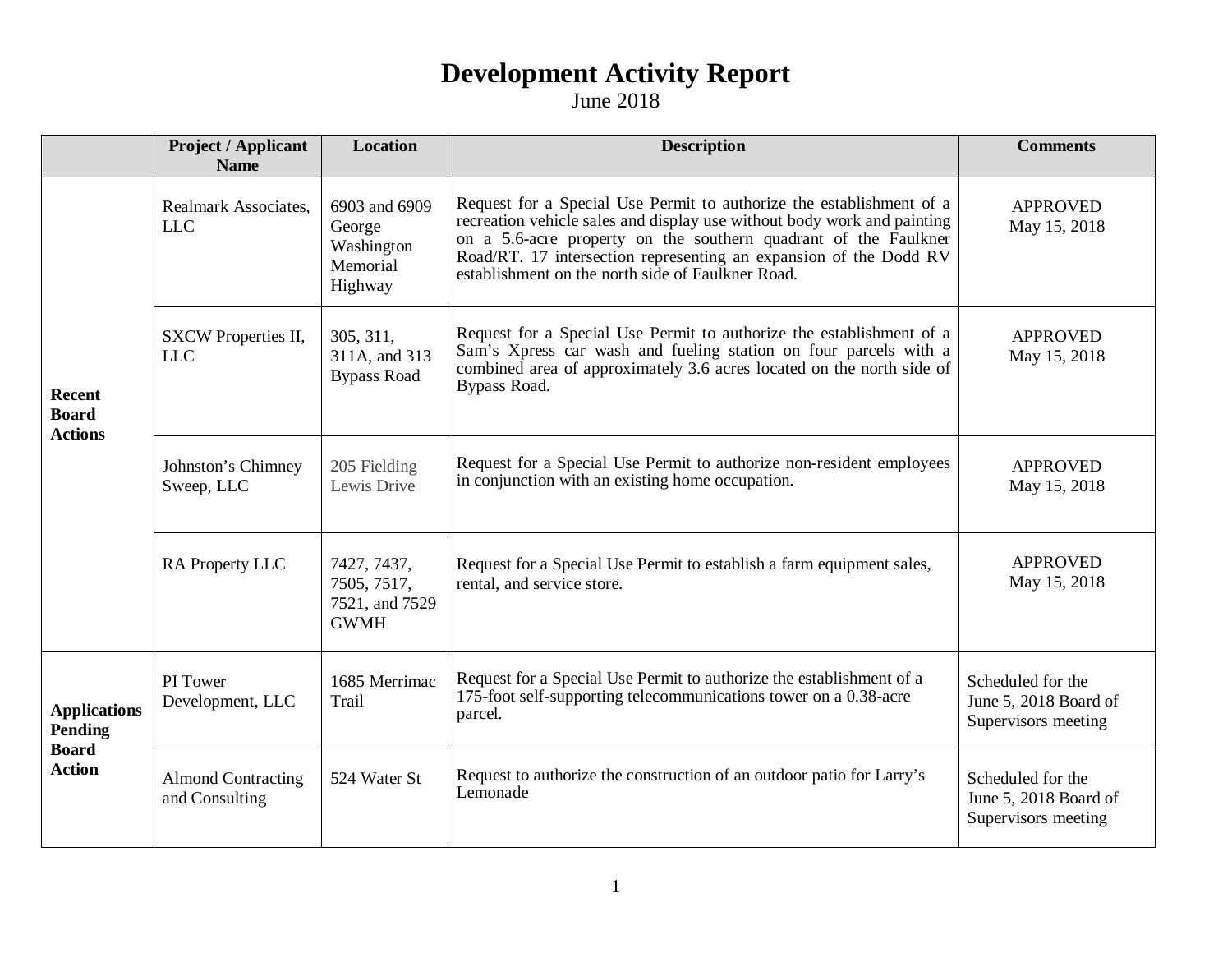|                                                                 | <b>Project / Applicant</b><br><b>Name</b> | <b>Location</b>                                  | <b>Description</b>                                                                                                                                                                                                                                                                                                                                                                                                                                                                                                                                            | <b>Comments</b>                                                                                                                       |
|-----------------------------------------------------------------|-------------------------------------------|--------------------------------------------------|---------------------------------------------------------------------------------------------------------------------------------------------------------------------------------------------------------------------------------------------------------------------------------------------------------------------------------------------------------------------------------------------------------------------------------------------------------------------------------------------------------------------------------------------------------------|---------------------------------------------------------------------------------------------------------------------------------------|
| <b>Applications</b><br>Pending<br><b>Board</b><br><b>Action</b> | Cross<br>Development/Caliber<br>Collision | 305, 311,<br>311A, and 313<br><b>Bypass Road</b> | Request for a Special Use Permit, pursuant to Section 24.1-306<br>(category 12, no. 4) to authorize an auto body repair and painting<br>establishment<br>Planning Commission had no recommendation (Motion of approval<br>failed $3:3$ )                                                                                                                                                                                                                                                                                                                      | Applicant has requested<br>deferral to July 17, 2018<br><b>Board of Supervisors</b><br>meeting                                        |
|                                                                 | Cross<br>Development/Caliber<br>Collision | 1920 GWMH                                        | Request for a Special Use Permit, pursuant to Section 24.1-306<br>(category 12, no. 4) to authorize an auto body repair and painting<br>establishment on approximately 3.3 acres.<br>Planning Commission recommends Denial                                                                                                                                                                                                                                                                                                                                    | Applicant has requested<br>deferral to August 21,<br>2018 Board of<br>Supervisors meeting                                             |
|                                                                 | Nelson's Grant<br>Development, LLC        | Route 17/Fort<br>Eustis Blvd.<br>intersection    | Request to rezone from GB-General Business to PDMU-Planned<br>Development-Mixed Use an undeveloped 1-acre portion of the Patriots<br>Square Shopping Center parcel to be incorporated into the existing<br>Nelson's Grant PDMU and developed with 19 townhouse units. The<br>applicant is also requesting modifications to the original Master Plan<br>and development approval that would increase the maximum number of<br>dwelling units from 112 to 137 and eliminate the ground floor<br>commercial space in one of the yet to be constructed buildings. | On hold per the request of<br>the applicant                                                                                           |
|                                                                 | <b>Vehix Discount</b><br>Direct, LLC      | 525 East<br>Rochambeau<br>Drive                  | Request a Special Use Permit, pursuant to Section 24.1-306 (Category<br>12, No. 5), of the York County Zoning Ordinance to authorize motor<br>vehicle sales on a portion of the 4.4-acre parcel.                                                                                                                                                                                                                                                                                                                                                              | Withdrawn following a<br>determination that the<br>existing SUP remains<br>valid per Code of<br>Virginia - Administrative<br>approval |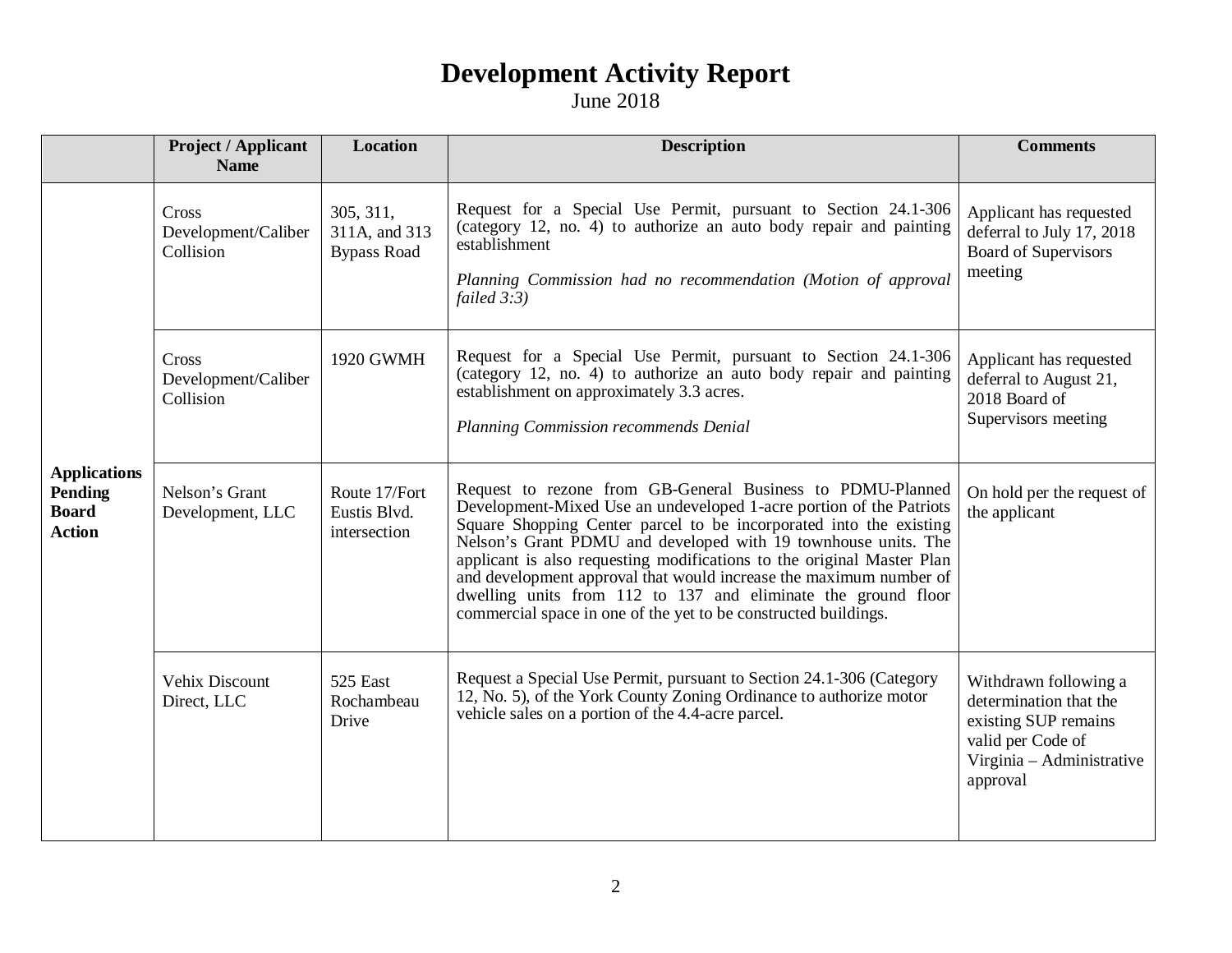|                                                        | <b>Project / Applicant</b><br><b>Name</b> | <b>Location</b>             | <b>Description</b>                                                                                                                                                                                                                                                                | <b>Comments</b>              |
|--------------------------------------------------------|-------------------------------------------|-----------------------------|-----------------------------------------------------------------------------------------------------------------------------------------------------------------------------------------------------------------------------------------------------------------------------------|------------------------------|
| <b>Site Plans</b><br><b>Approved</b>                   | <b>York Senior</b><br>Apartments          | 101 Roscoe<br>Crossing      | Amendment to approved site plan for increased size of waterline for<br>fire service to serve the 130 apartments.                                                                                                                                                                  | Approved on May 30,<br>2018  |
| <b>Site Plans</b><br><b>Submitted</b>                  | <b>Kelton Station</b><br>Townhomes        | 206 Lightfoot<br>Rd.        | 32 attached single family lots as part of the Lightfoot Planned<br>Development pursuant to Ordinance No. 17-10 approved by the Board<br>of Supervisors on October 17, 2017                                                                                                        | Submitted on May 21,<br>2018 |
|                                                        | <b>Kelton Station</b><br>Apartments       | 206 Lightfoot<br>Rd.        | 204 apartments as part of the Lightfoot Planned Development pursuant<br>to Ordinance No. 17-10 approved by the Board of Supervisors on<br>October 17, 2017                                                                                                                        | Submitted on May 25,<br>2018 |
|                                                        | <b>Pocahontas Place</b>                   | 1915<br>Pocahontas<br>Trail | The re-development for Pocahontas Place proposes the demolition of an<br>existing 15,305 sq.ft. building and the addition of asphalt parking where<br>the buildings are to be demolished. Further improvements include new<br>sidewalk, seating areas, and additional turf cover. | Submitted on May 25,<br>2018 |
| <b>Subdivision</b><br><b>Plans</b><br><b>Approved</b>  | Huntfield, Final Plat                     | 218 Crawford<br>Rd.         | 6 single family lots                                                                                                                                                                                                                                                              | Approved on May 3,<br>2018   |
| <b>Subdivision</b><br><b>Plans</b><br><b>Submitted</b> | Holly Point Farms,<br>Dev. Plan           | 311 Holly Point<br>Rd.      | 4 single family lots                                                                                                                                                                                                                                                              |                              |
|                                                        | Tabb Trace,<br>Dev. Plan                  | 3315 Big<br>Bethel Rd.      | 11 single family lots                                                                                                                                                                                                                                                             |                              |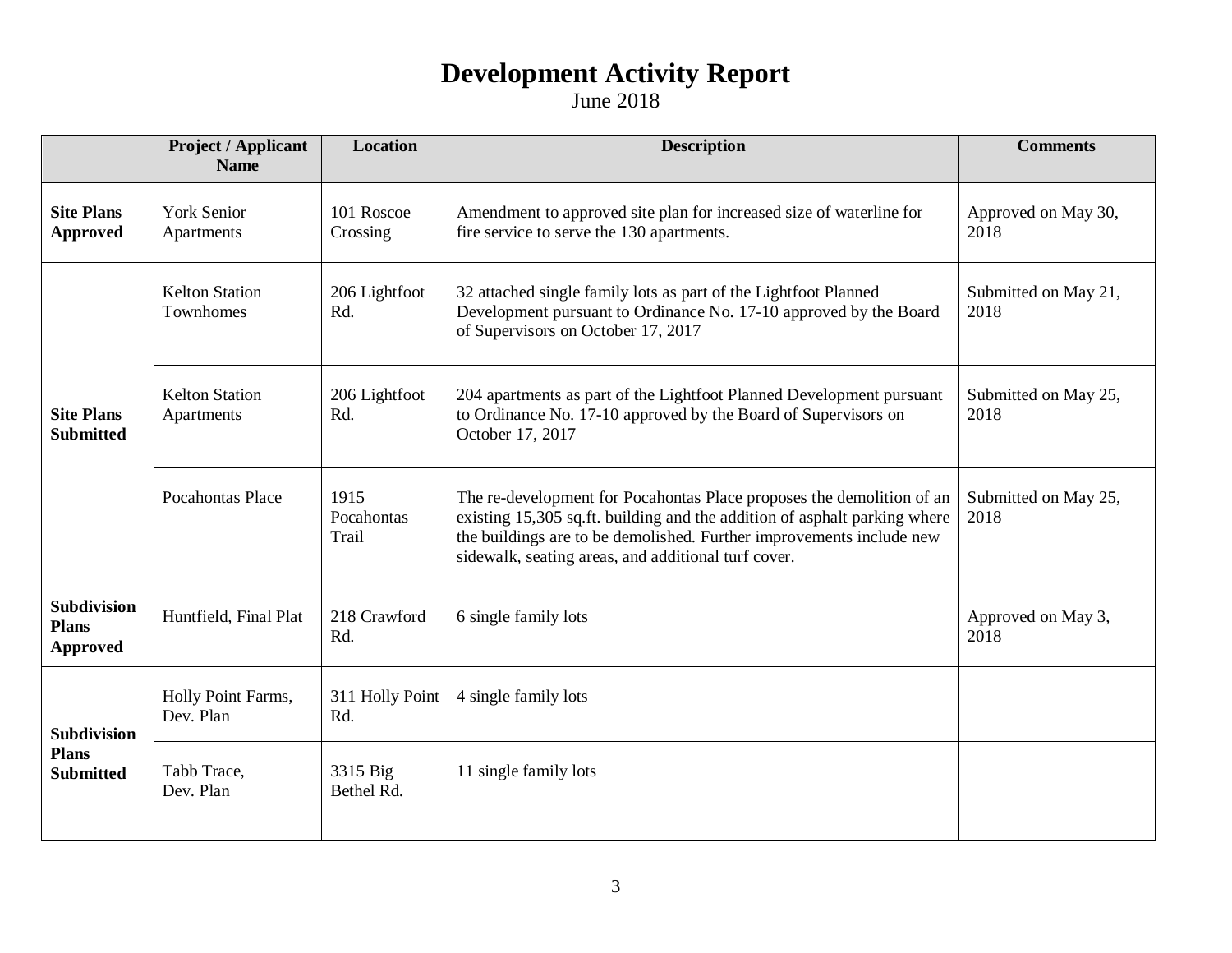|                                                                | <b>Project / Applicant</b><br><b>Name</b>    | <b>Location</b>       | <b>Description</b>                                                                               | <b>Comments</b> |
|----------------------------------------------------------------|----------------------------------------------|-----------------------|--------------------------------------------------------------------------------------------------|-----------------|
| Subdivision<br><b>Plans</b><br><b>Submitted</b>                | Little Harbor, Phase<br>I, Final Plat        | 306 Ship Point<br>Rd  | 4 single family lots                                                                             |                 |
|                                                                | Arbordale<br>Townhomes,<br><b>Final Plat</b> | 200 Ashby<br>Park Dr. | 75 townhouse lots                                                                                |                 |
| Land<br><b>Disturbing</b><br><b>Activity</b><br><b>Permits</b> | Little Harbor, Phase I                       | 306 Ship Point<br>Rd  | 4 single family lots                                                                             |                 |
|                                                                | Little Harbor, Phase 2                       | 306 Ship Point<br>Rd  | 6 single family lots                                                                             |                 |
|                                                                | Casa De Pearl<br>Restaurant                  | 722 Merrimac<br>Trail | Renovation of former Texaco gasoline and service station into<br>restaurant                      |                 |
|                                                                | York Veterinary<br>Hospital                  | <b>4628 GWMH</b>      | 11,800 sq. ft. building addition and extension of parking lot of existing<br>veterinary hospital |                 |
| <b>HYDC</b><br><b>Actions</b>                                  | None                                         |                       |                                                                                                  |                 |